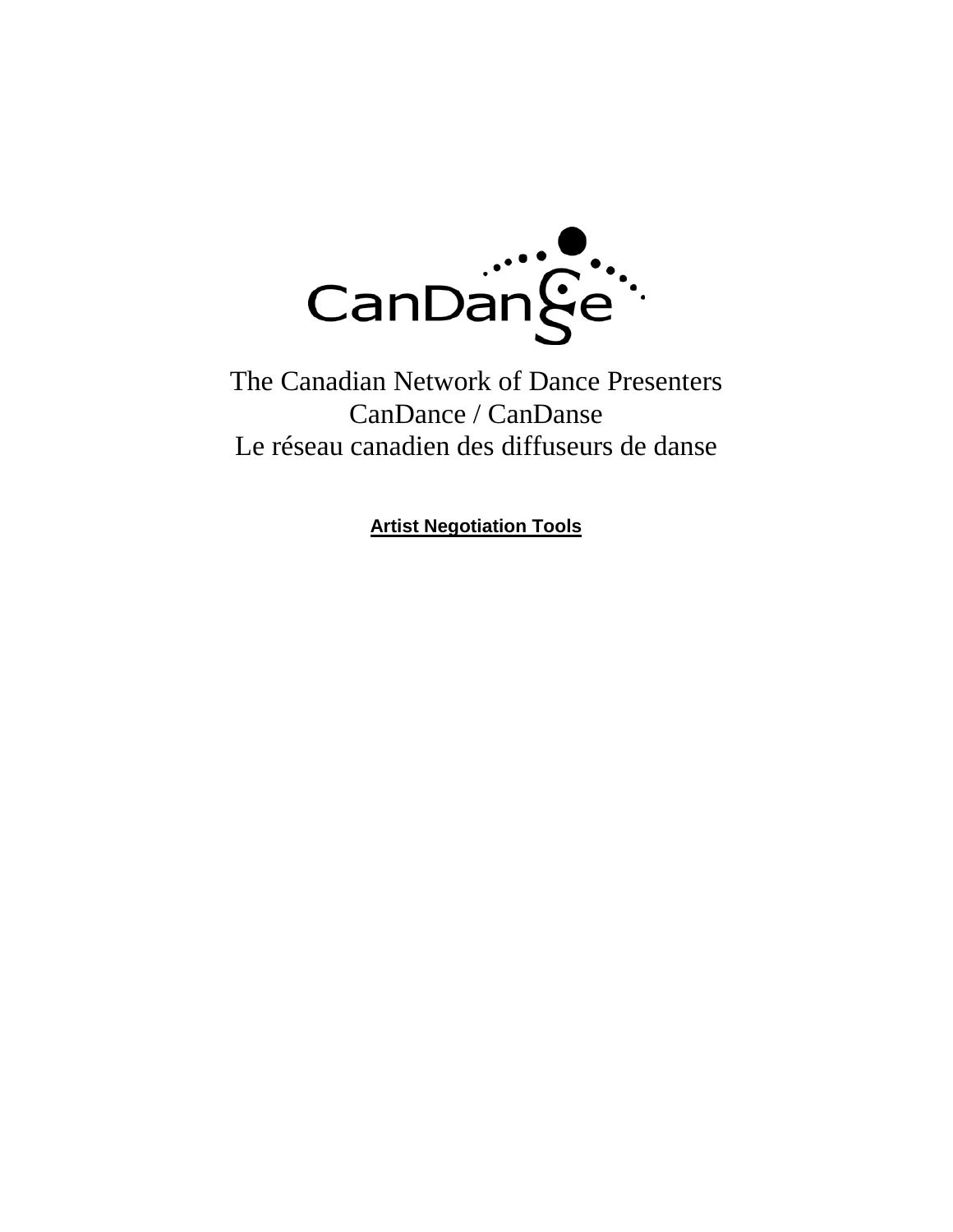The negotiation is an important conversation held between the presenter and the artist to sort out all the details surrounding the performance. The goal of the negotiation process is to create a contract that will provide both parties with equal protection and fully disclose expectations from both sides. Most of the details will be discussed in preliminary discussions, but the actual negotiation finalizes the arrangement and reviews all aspects to make sure nothing has been changed or left behind.

### **Performance Details**

## **Venue, Date(s) and Performance Time(s)**

Confirm that the performance site is in good condition and is heated or airconditioned to an acceptable level. If there is a minimum required heating level in the venue, indicate that in the contract. Remember to negotiate time for both set up and performance if your performance cannot be set up and performed in one day.

### **Performance Fee**

Do not feel uncomfortable about asking for your fee. You know how much money you need from each engagement to meet your income projections for the tour. Similarly, the presenter knows what their costs are and how much they can charge for tickets. They also have an idea how many tickets they can expect to sell for your engagement. Each of you needs to arrive at a satisfactory financial arrangement, and an open discussion is the best way to get there. Don't forget GST or HST!

Explore all avenues of tour funding including both federal and provincial sources.

### **Payment Methods**

You may want part of your payment in cash instead of by cheque, so that you can pay your road expenses without finding a bank that will cash your cheque. Make sure you provide adequate notice to your Presenter if you wish to receive part of the payment in cash. On the other hand, you do not want to be carrying too much cash with you.

Make sure you are clear about when and how you want to be paid. (Certified cheque vs. regular cheque, night of the performance vs. end of the tour.)

### **Accommodation and Ground Transportation**

Presenters may be open to the idea of providing hotel accommodations as a part of their compensation package to artists. Some presenters are entering into relationships with hotel operators in their community who are providing rooms to them for their use as part of the presenters' sponsorship package. You may be able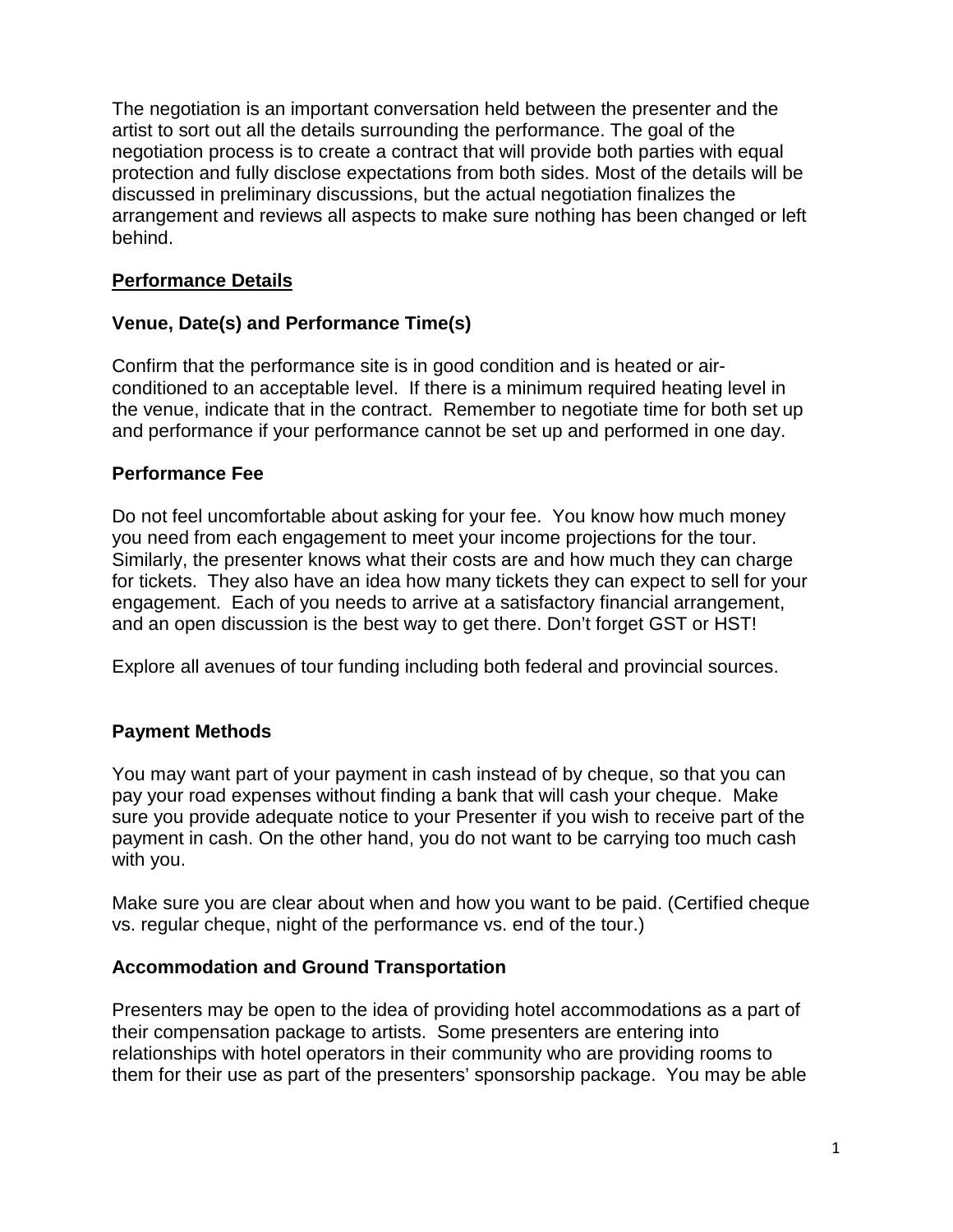to negotiate hotel rooms as part of your contract. If so, expect that the presenter will want you to reduce your fee to compensate for providing these rooms.

Usually, artists arrange their own transportation, but sometimes it is included as part of the presenter's expense. If the presenter is providing rooms, be sure to find out how far the hotel is from the performance venue and, if it is not nearby, negotiate who will provide and pay for ground transportation. If you have a set to transport make sure that you've accounted for that in your planning.

### **Additional Services**

Your contract may include master-classes or pre-show talks that you will provide, or a post-show reception that you will attend. Some of these services will have additional fees associated with them, while you will be expected to provide others, like talks or attending receptions, at no additional charge.

### **Promotional Activities You Will Participate In**

Though the specifics may not yet be clear, the presenter may want you to participate in advance telephone interviews with local media or to have a local television crew attend your afternoon rehearsal. It is helpful for you to mention in the negotiation phase that you are interested in participating but that such activities will require time in advance to set up. If you do not allow media into your rehearsals on the road, make sure the presenter knows that. If you have specific media contacts or have retained the services of a publicist, be sure to talk to the presenter about how the two parties will coordinate promotional efforts to make sure you are not intruding on their relationships as their relationship to local media will take precedent over what you have.

### **Licensing Fee Payments**

Make sure when you are doing your budget that you have allowed for royalty payments to your artistic team. This is usually something that gets overlooked and it is the responsibility of the artist to acquire rights and pay royalties. There are some presenters who will pay SOCAN fees and others who will pass that charge on to the artist. Ensure that you know which scenario you operating within.

#### **Complimentary Tickets**

You may ask for some tickets to be made available to you, but clarify when you will release them back to the presenter if you are not going to use them. It is reasonable for the presenter to expect for you to return unused tickets at least a week prior to the performance. If circumstances do arise and you need additional tickets at the last minute please do not make the assumption that seats will be immediately available, nor should you go to the Box Office directly and request them. Remember that managing performance tickets is the responsibility of the presenter; therefore, all requests/changes etc. should go through them.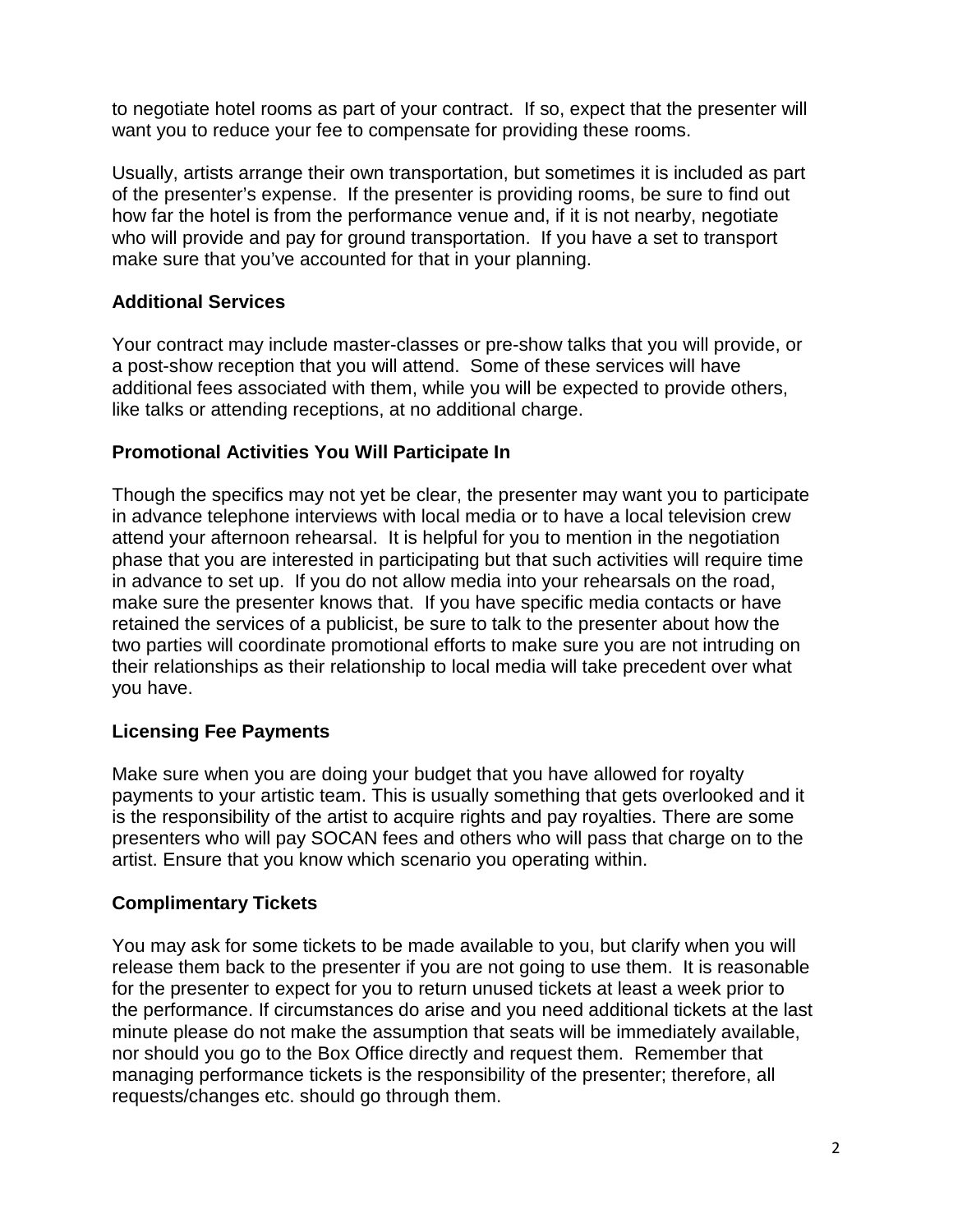#### **Insurance Coverage**

The presenter is responsible for adequate third party or public liability insurance. To protect yourself, you must ensure that this coverage is in place. In addition, it is now becoming commonplace for some presenters to ask for the artist to also provide third-party public liability insurance. Discuss this with your presenter. There may be solutions you can arrive at together that don't require you to purchase costly insurance policies. You should also carry health and liability insurance for your performers and insurance for any vehicles that you may be using.

#### **Hospitality Requirements**

Simple hospitality requirements, such as bottled water and perhaps some fruit, are appropriate, but do not expect the presenter to cater to complex food requests.

#### **Dressing Room Requirements**

Be clear about how many dressing rooms you will need and require that they be clean and heated or air-conditioned to an appropriate temperature. Confirm that there will be a bathroom available that is shielded from public access.

#### **Set-up, Rehearsal and Strike Times**

Not all presenters have 24-hour access to the presenting venue, so clarify what time you need to arrive and start setting up, how long it will take to get the stage ready, how much time you will require for rehearsal and how long it will take to get everything packed up again. Be respectful of what you request and make sure you use the time you request. Theatre time is an expense the presenter must pay for. It is not professional to request the space and not use it.

#### **Technical Equipment and Staffing Requirements**

What sound and lighting equipment do you expect the presenter to provide? How much technical staff will you need to set up, do your rehearsal, run the show and take it all down? As with theatre time, be respectful of what you request and make sure you use it! Review all the details of your technical rider during the negotiation phase and make sure to attach a complete technical rider FOR THE SHOW YOU ARE TOURING to the contract.

#### **Provision of Special Items**

Need any special props or other technical requirements? Do not assume they will be there. Confirm all such expectations with the presenter well in advance.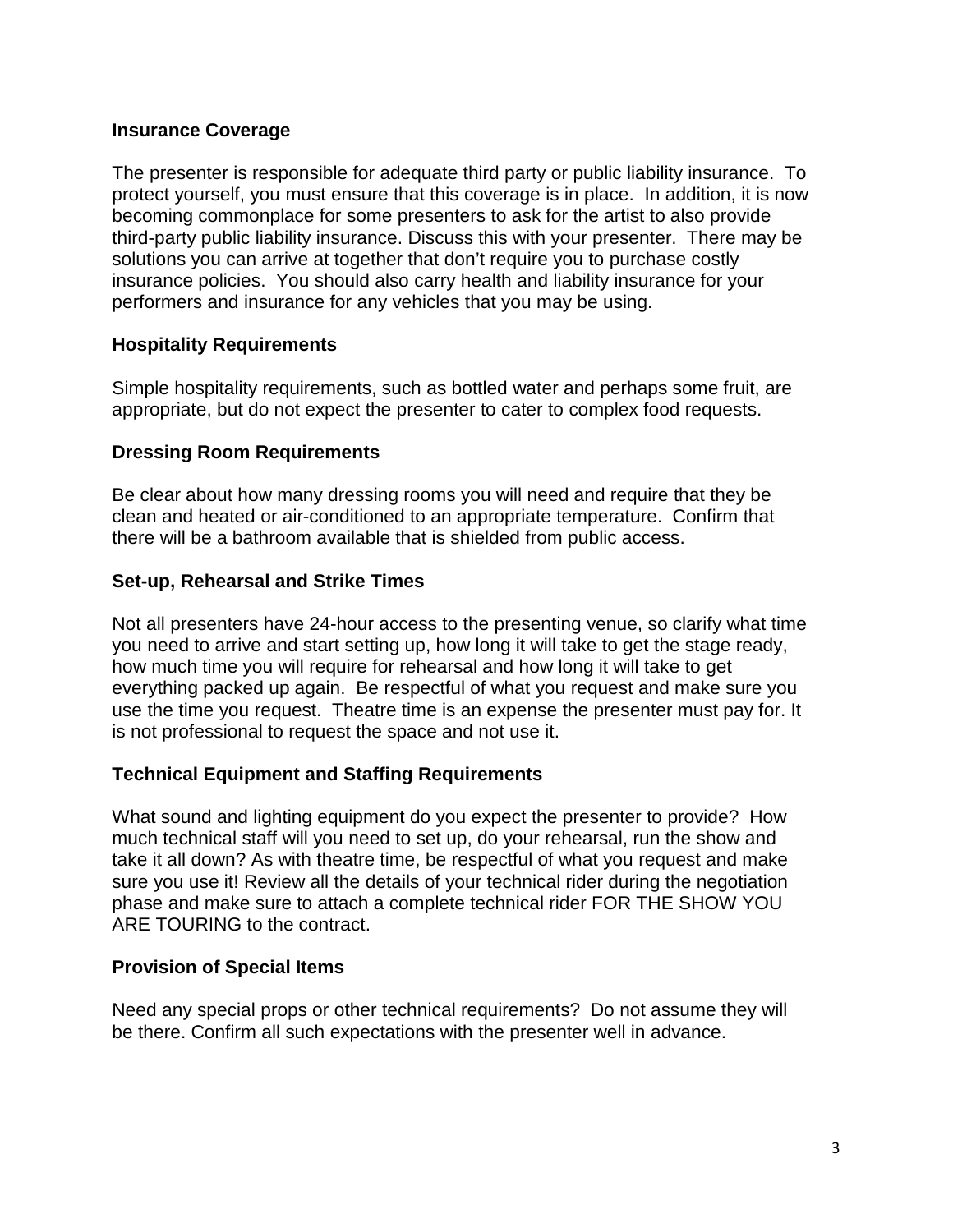### **Recording and/or Documentation**

If you plan to record the performance for future sale or to document the performance for archival purposes, be sure to cover this in the contract negotiation. Specify which performance(s) you plan to shoot and what location in the theatre. If the presenter works in a union facility, these activities may result in considerable additional costs for production personnel. The Presenter may require you to sign a waiver stipulating that the recording is for archival purposes only. If there are additional costs associated with the recording the Presenter may ask the artist to cover them.

### **Timing of Negotiation**

Establish deadlines for the conclusion of the negotiation process. Without such dates, the artist or presenter may risk losing engagements at the last minute when it is too late to find a replacement.

### **Timing of Contract Delivery**

An engagement is not official until both parties have signed a contract. If you are providing the contract, clarify with the presenter how long it will take them to sign it and get it back to you.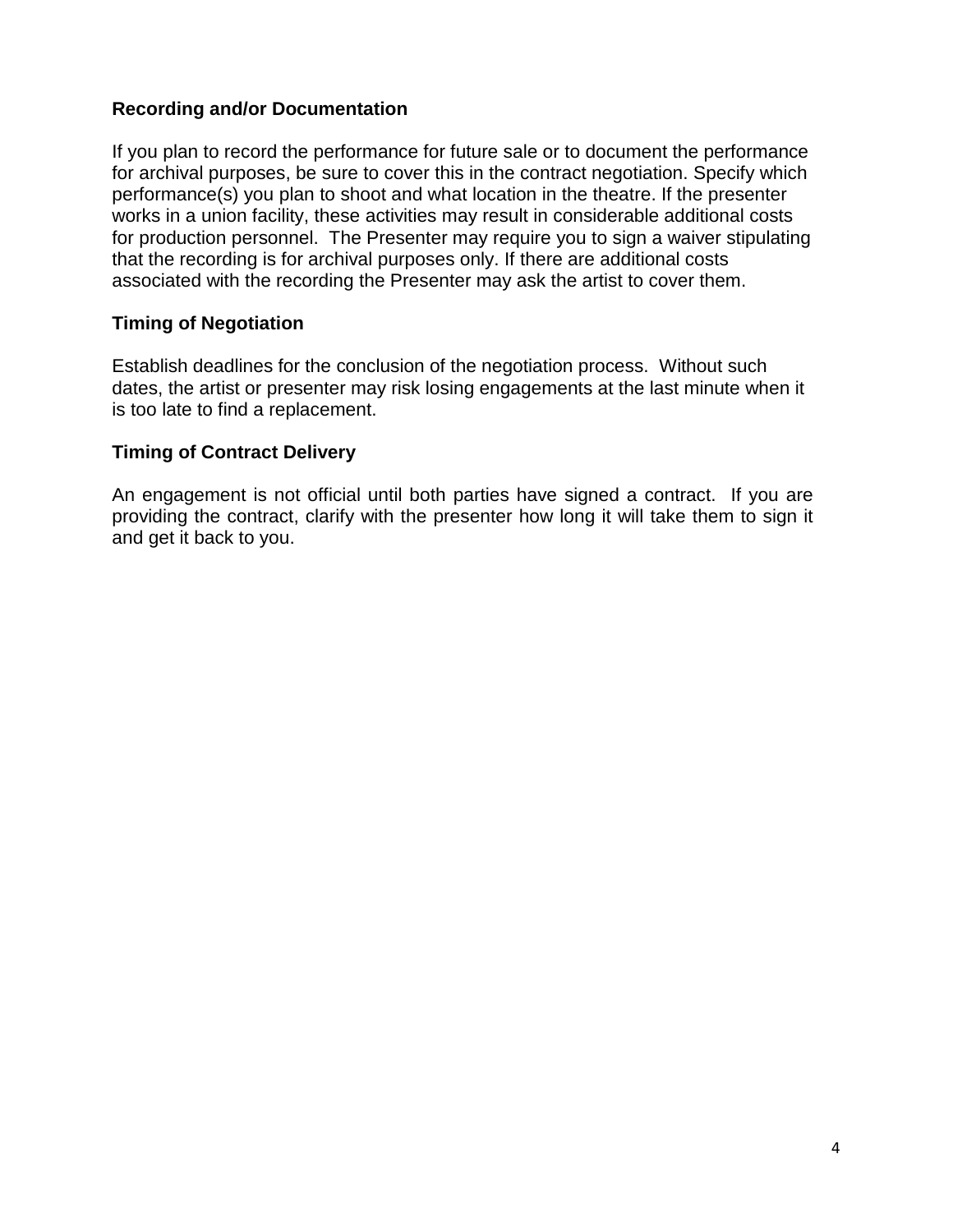#### **Contract Details**

There are also several standard contract clauses that must be present in any contract. These will not require discussion in the negotiation, but will be part of the final agreement, as follows:

### **Force Majeure (or Act of God) Clause**

With this contract essential, both parties promise that they will not hold the other responsible if a performance is cancelled as a result of an epidemic, civil insurrection, serious illness of the artist(s), labour difficulties and strikes, floods, famine, weather conditions or any other cause beyond the control of either party. Usually this clause provides for a postponement and for further arrangements to be made to carry out the intent of the original contract within a reasonable period of time.

#### **Notification Clause**

Another contract basic, this is a statement of the address to which contracts will be delivered for the presenter and the artist and how they will be conveyed.

#### **Rights of Assignment**

This clause prevents either of the two parties to the contract from selling their interest in the venture to a third party without the consent of the other.

When you speak to the presenter, have a checklist in hand to make sure that you do not leave anything out. Write down the specifics for each detail as it is confirmed. Especially if you are negotiating many engagements at the same time, a system for keeping track of the specifics of each situation is vital.

#### **Letter of Intent**

Often, once you have completed the negotiation and before you produce a contract, either party may present the other with a letter of intent or "deal memo" for signature. This letter, which will outline the basics of the arrangement, may be required to support funding applications.

#### **Contract**

The contract is a statement of the understanding that has been reached through negotiation. Terms should be kept simple and clear. You may want to create your own contract. Festivals, orchestras and promoters often have their own standard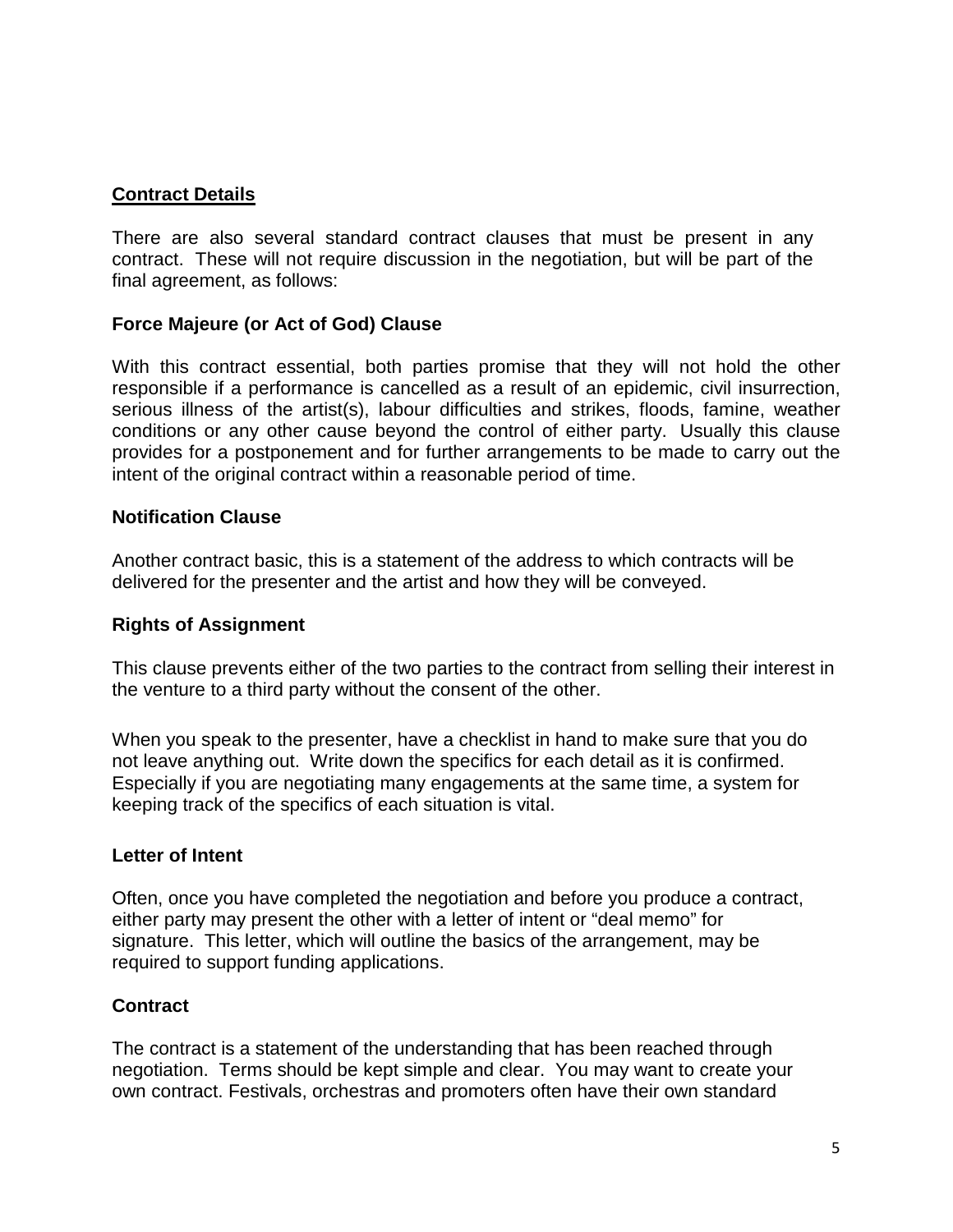contracts, but they likely present only a general scenario that does not precisely reflect the details of your engagement. If you create your own contract, it would be preferable to arrange for a lawyer to vet it. Every item in a contract may be challenged and negotiated or renegotiated before signing. When an item is renegotiated, or struck, prior to final signing, both parties should initial the changed clause.

### **Technical Rider**

If you have separated out your technical addendum from your standard contract, be sure to stipulate that it requires a signature as well.

### **Signatures**

When all terms have been finalized, one party will send two copies of the contract to other party. Once all final terms have been ironed out, with all changes initialled and dated, the other party will return the signed copies to other party. After one party initials the changes, they will sign the two copies, returning one copy to the other party and keeping two for their files.

### **Late Changes**

Occasionally, issues may arise after the completion of the contract. After you negotiate any changes, either you or the presenter should draft a letter for signature by both parties, indicating mutual agreement with regard to the change.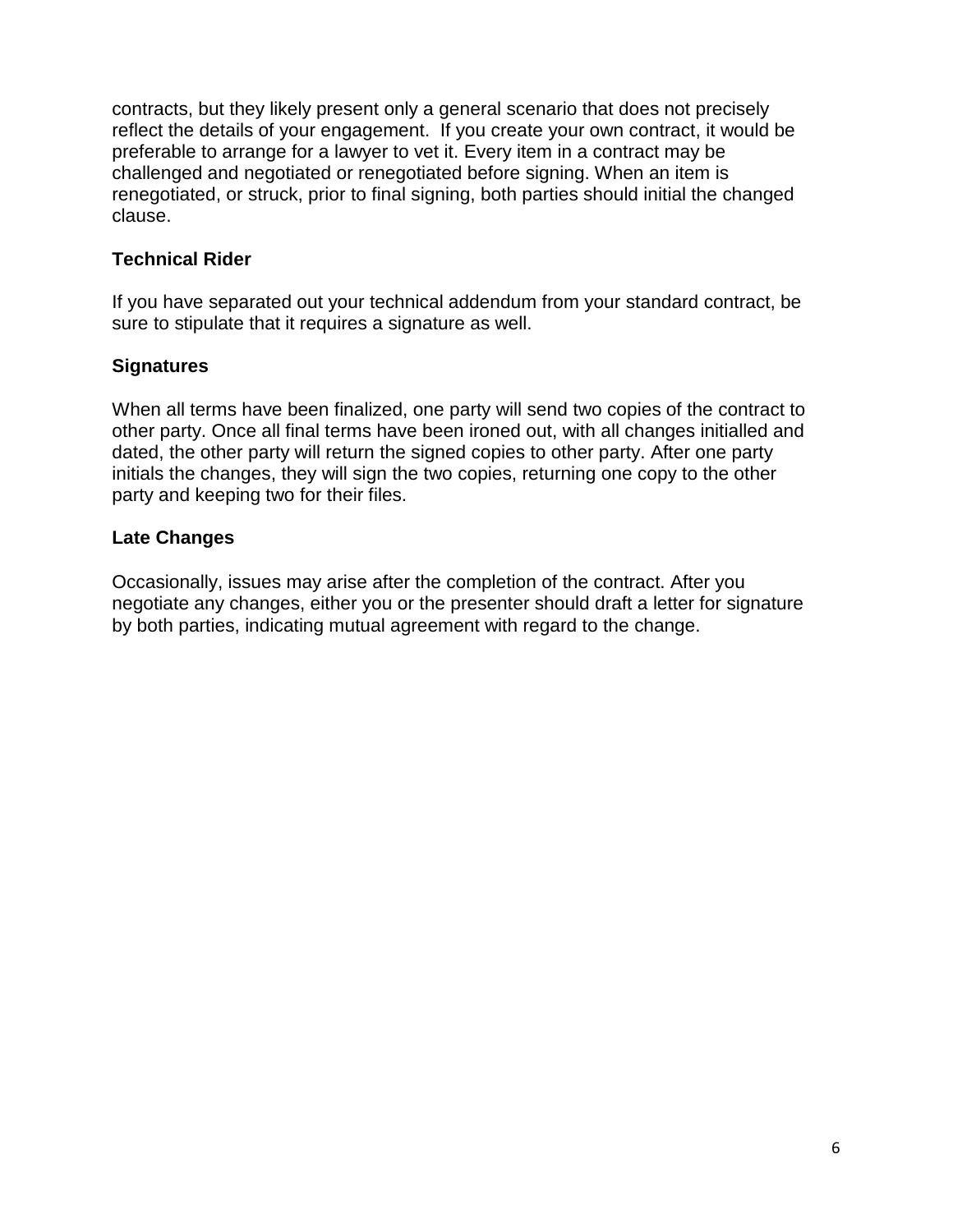## **Promotional Details**

We live in an electronic world. Make sure you that you have as much of your material in an electronic format as possible. This could include access to a good website, Facebook, links to Youtube clips, etc.

### **Video**

A broadcast-quality video or DVD generates interest among potential presenters. They are also important tools for promoting the show to the public. Provide a "b-roll" featuring two or three short (two- to three-minute), well-edited segments for use by the local television station. Also, some presenters may screen a sales DVD (a 10-minute loop is recommended) at their venue during special events or at shows that precede your engagement.

## **Photography**

You should provide the presenter with excellent-quality colour photographs as requested. This can be either by: (i) high resolution (600 dpi) digital format (on CD); (ii) email ready high-resolution (600 dpi) digital format.

## **Descriptive Copy and Slogans**

Provide two versions of your program description: (i) one or two lines for use in an advertisement; and (ii) a paragraph for use in a season brochure (between 50 – 150 words). If available, provide a few positive review quotes of varying lengths and appropriately annotated with the name of the media outlet and the date published.

## **Press Kit**

Provide a press kit with the following:

- A sample press release (for incorporation into the presenter's material and circulation to local media).
- A "backgrounder" (an engaging description of your company, one or two pages long, for possible use in the house program or local newspaper, covering style of performance, artistic highlights, information on the art form, etc.).
- Artist biographies.
- **Favourable reviews from other communities.**
- The tour Itinerary and, possibly, a full-season's performance schedule.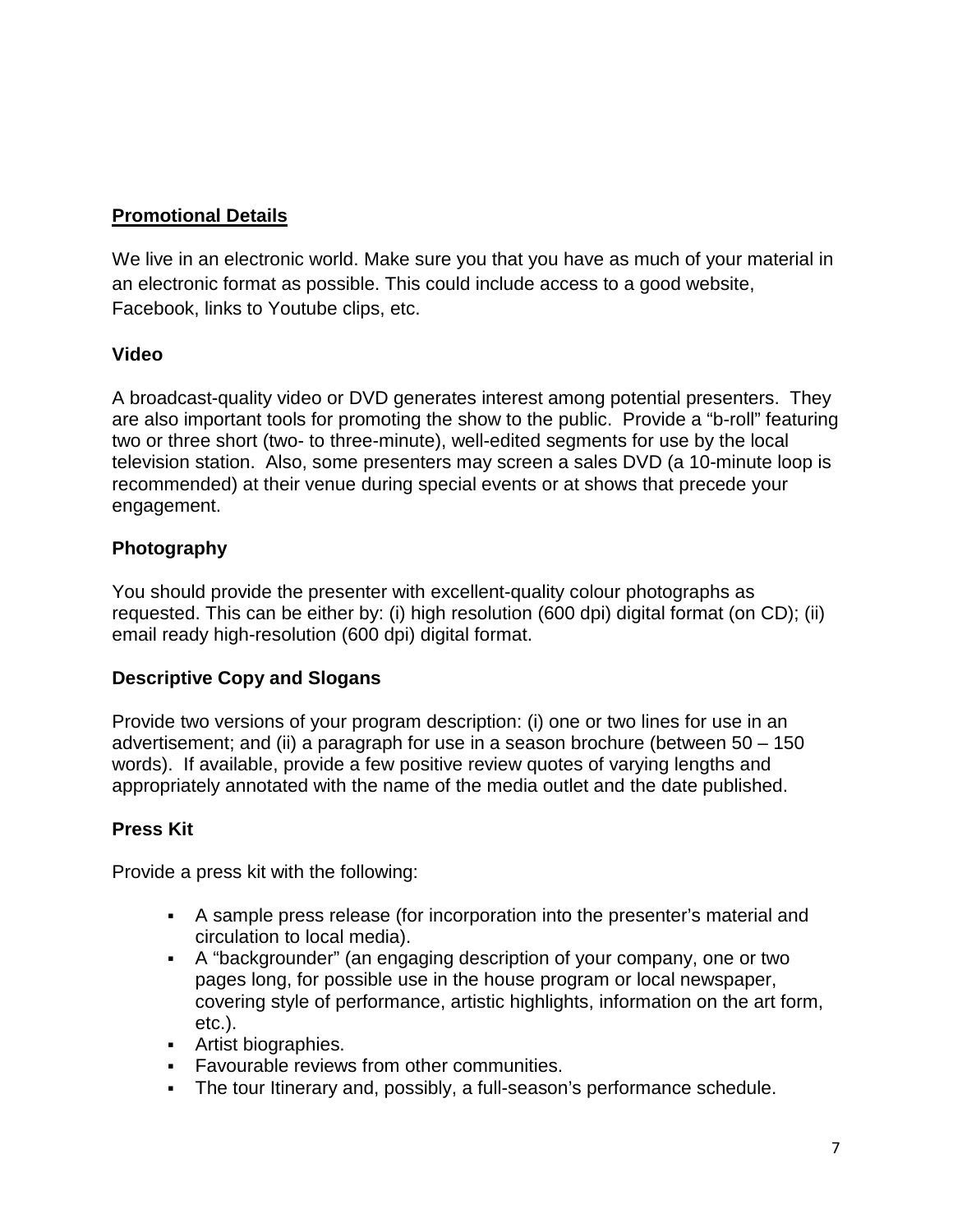A CD with high-resolution photography and one or two high-quality photo prints.

### **Radio Music Beds**

If your show features music, the presenter may be able to use 30- and 60-second music beds (mp3 files on CD) for radio ads. However, not many presenters purchase radio time on commercial stations, so this may not be necessary.

### **Flyer / Poster Artwork**

The presenter may need camera-ready artwork for flyers and postcards. Leave blank space for adding local information (e.g., date, time, venue, ticket prices, box office phone number and presenter logo).

### **Collateral**

Some presenters may request flyers and/or postcards for promotional use in the community. Be prepared to print and provide a pre-determined quantity of between 200 and 500 pieces. If the presenter wants more, you may charge them for additional costs. Also expect to provide each presenter with 25 to 50 posters. Again, if they want more, you may charge them for additional costs. Flyers, postcards and posters should have a blank space for adding local information (e.g., date, time, venue, ticket prices, box office phone number and presenter logo).

### **Media Participation**

Participate in telephone interviews with local journalists prior to your engagement. Make the presenter aware that advance notice may be needed to find a suitable time and that interviews should be scheduled as far in advance as possible. If you have an in-house publicist or have hired one for the tour, make sure that local media calls are coordinated in advance with the local presenter.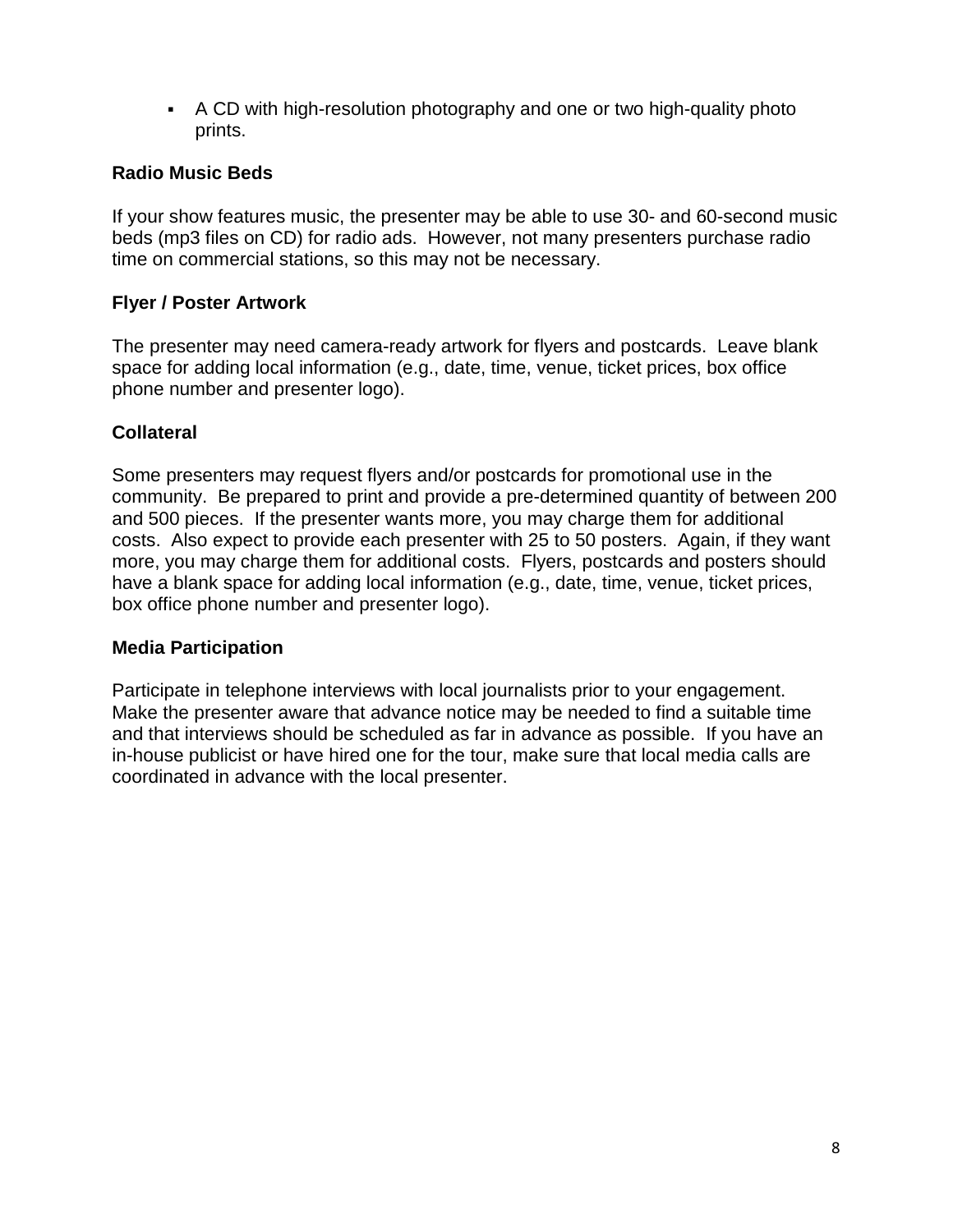## **Information Sheet**

The tour manager – or you, if you are acting as your own manager – should prepare a file with the following documentation and information:

- Bus / Train / Airline documentation.
- Locator, reservation and telephone numbers.
- Car rental reservation numbers and telephone numbers.

In addition, for each community on the tour there should be a separate sheet on file with the following information:

- Presenter: name and telephone numbers (including office and cellular phone).
- Second contact at the organization: name and contact numbers (as above).
- Venue: name, address and telephone numbers (office and front-of-house).
- Production/technical manager: name and contact numbers (as above).
- Hotel: name, address, reservation confirmation number and telephone number.
- Program details: n.b., if you are traveling with more than one program, indication of which program is being performed in this community.
- Miscellaneous: Is there a reception? Is there a recommended late-night restaurant in the community? Etc.

### **Masterclasses/Outreach**

If you are prepared to offer masterclasses or outreach, explain what types of classes or outreach activities you can offer and to what level of participant, for example:

- introduction to contemporary dance or contact improv
- choreography workshops
- partnering workshops for professional/pre-professional dancers
- creative movement for children (ages 5-12)
- other specialities such as martial arts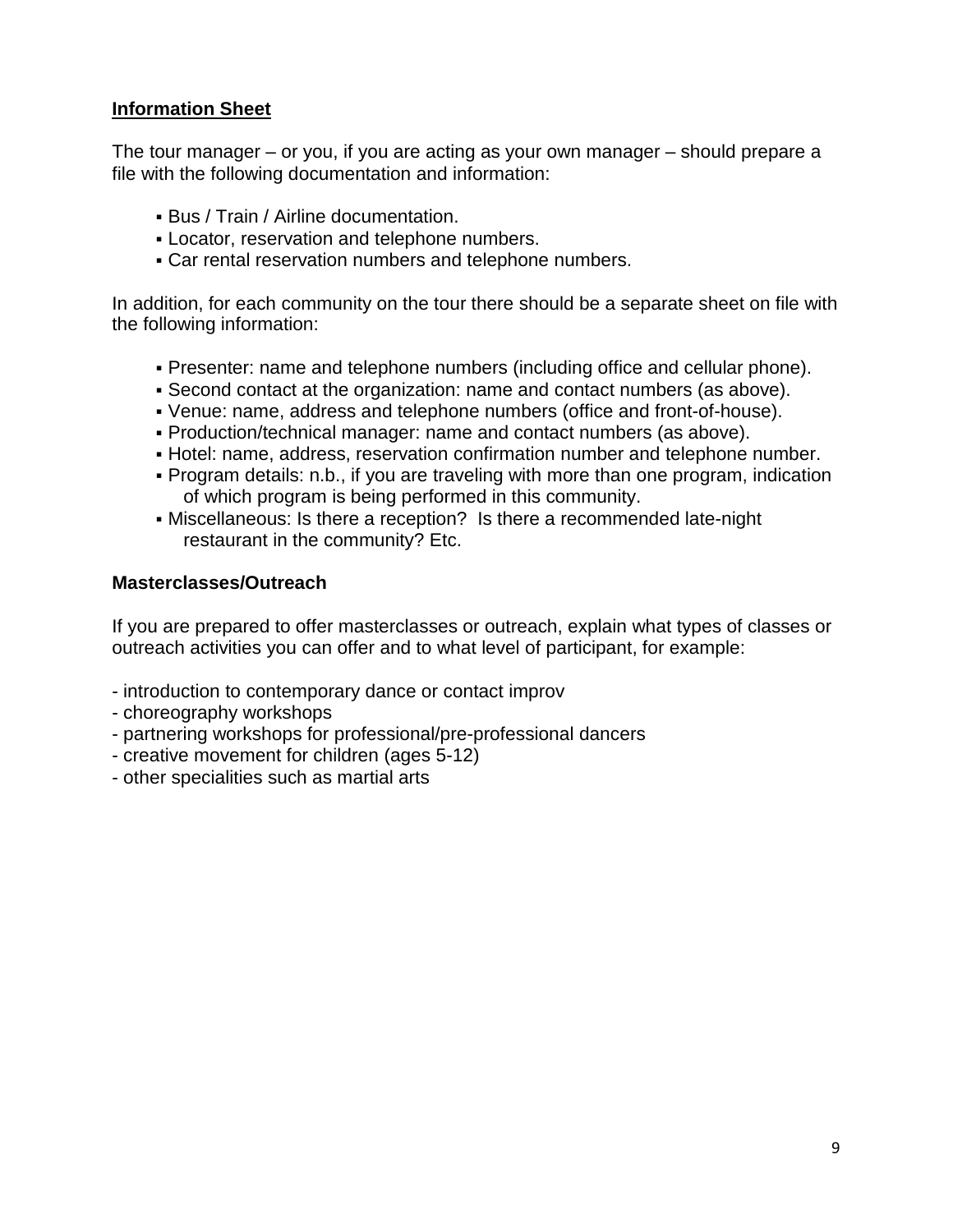# **Contract Checklist**

This is a useful tool to have handy with you when you are on the phone with your presenter negotiating your performance detail.

| <b>Tickets and Audience</b>                                                      |  |
|----------------------------------------------------------------------------------|--|
|                                                                                  |  |
|                                                                                  |  |
| Is there a subscription base? Yes: __________ No: ___________                    |  |
| <b>Fees</b>                                                                      |  |
| Fee type: Guarantee: ________________________ Split: ___________________________ |  |
| Fee amount: _________________                                                    |  |
|                                                                                  |  |
|                                                                                  |  |
| <b>Payment Schedule</b>                                                          |  |
| Amount on signing: _____________________________                                 |  |
| Amount on day of show: ___________________                                       |  |
|                                                                                  |  |
| <b>Payment Types:</b>                                                            |  |
|                                                                                  |  |
| <b>Additional Services</b>                                                       |  |
|                                                                                  |  |
|                                                                                  |  |
|                                                                                  |  |
|                                                                                  |  |
|                                                                                  |  |
|                                                                                  |  |
|                                                                                  |  |